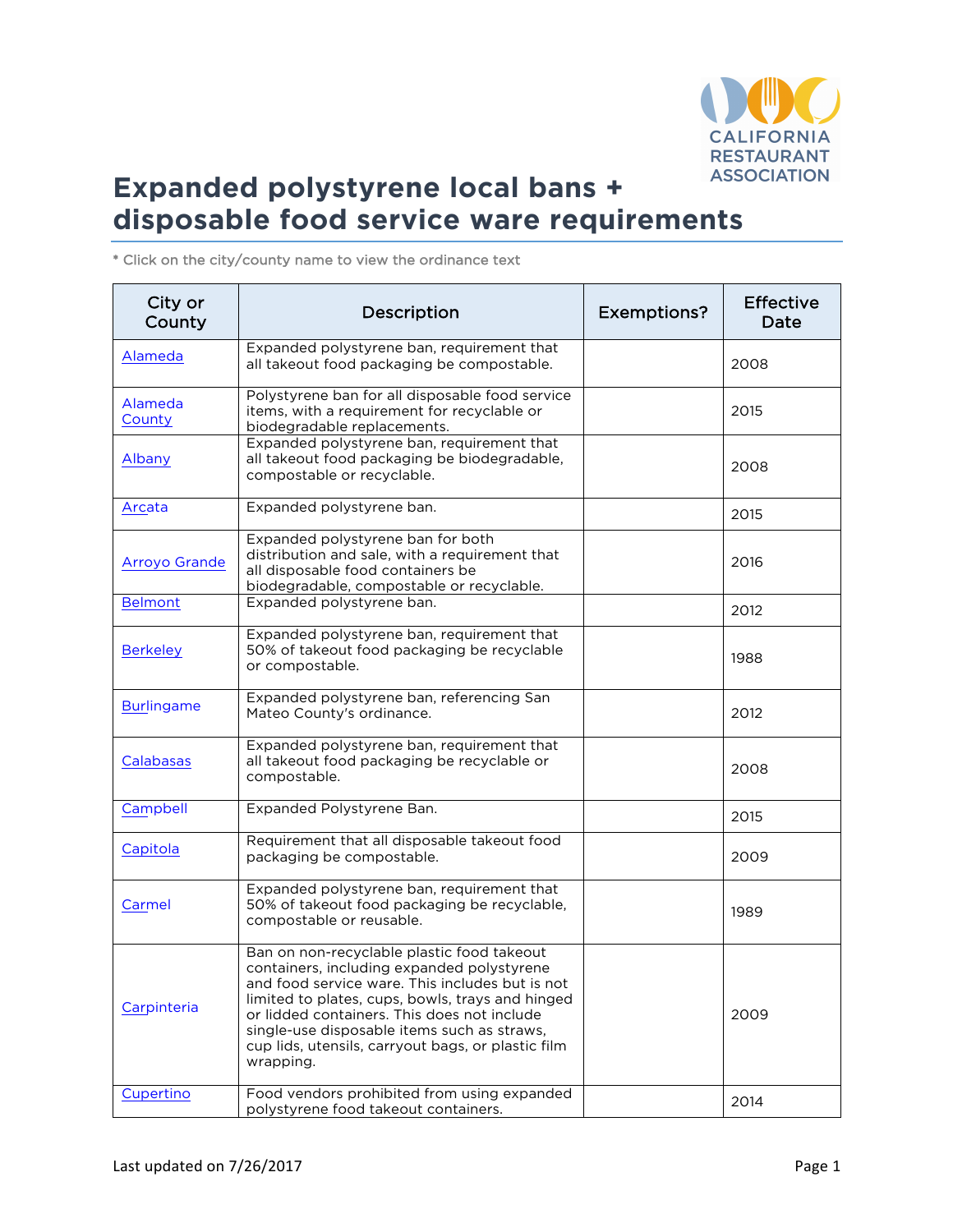

| Dana Point              | Ban on expanded polystyrene food containers.                                                                                                                                 | 2012       |
|-------------------------|------------------------------------------------------------------------------------------------------------------------------------------------------------------------------|------------|
| Del Ray Oaks            | Expanded polystyrene ban, requirement that<br>all takeout food packaging be recyclable or<br>compostable.                                                                    | 2010       |
| <b>El Cerrito</b>       | Expanded polystyrene foodware ban,<br>requirement that food packaging be<br>recyclable, compostable, or reusable.                                                            | 2014       |
| <b>Emeryville</b>       | Expanded polystyrene ban, requirement that<br>all takeout food packaging be recyclable or<br>compostable.                                                                    | 2008       |
| <b>Encinitas</b>        | Expanded polystyrene ban for all food<br>providers and city facilities.                                                                                                      | 2016       |
| Fairfax                 | Expanded polystyrene ban for all restaurants<br>and food retail vendors.                                                                                                     | 1993       |
| <b>Fort Bragg</b>       | Expanded Polystyrene ban.                                                                                                                                                    | 2015       |
| <b>Foster City</b>      | Polystyrene ban for restaurants and food<br>vendors.                                                                                                                         | 2012       |
| Fremont                 | Expanded polystyrene ban for food vendors,<br>requirement that all takeout food packaging<br>be recyclable or compostable.                                                   | 2011       |
| Gonzales                | Expanded Polystyrene Ban. Includes single-use<br>disposable items such as plastic straws, cup<br>lids or utensils.                                                           | 2015       |
| Greenfield              | Expanded Polystyrene ban. Requires that all<br>food service ware, as defined, shall only use<br>biodegradable, compostable, or recyclable.                                   | 2015       |
| <b>Half Moon Bay</b>    | Passed an ordinance referencing San Mateo<br>County's polystyrene food container ban.                                                                                        | 2011       |
| Hayward                 | Expanded polystyrene ban for restaurant<br>vendors, requirement that takeout food<br>packaging be recyclable or compostable.                                                 | 2011       |
| <b>Hercules</b>         | Expanded polystyrene ban.                                                                                                                                                    | 2008       |
| Hermosa<br><b>Beach</b> | Polystyrene container ban.                                                                                                                                                   | 2012       |
| Lafayette               | Expanded polystyrene ban. At least 50% by<br>volume of each retail establishment's<br>packaging in which take-out food is sold or<br>provided to customers or which is kept, | 2015, 2020 |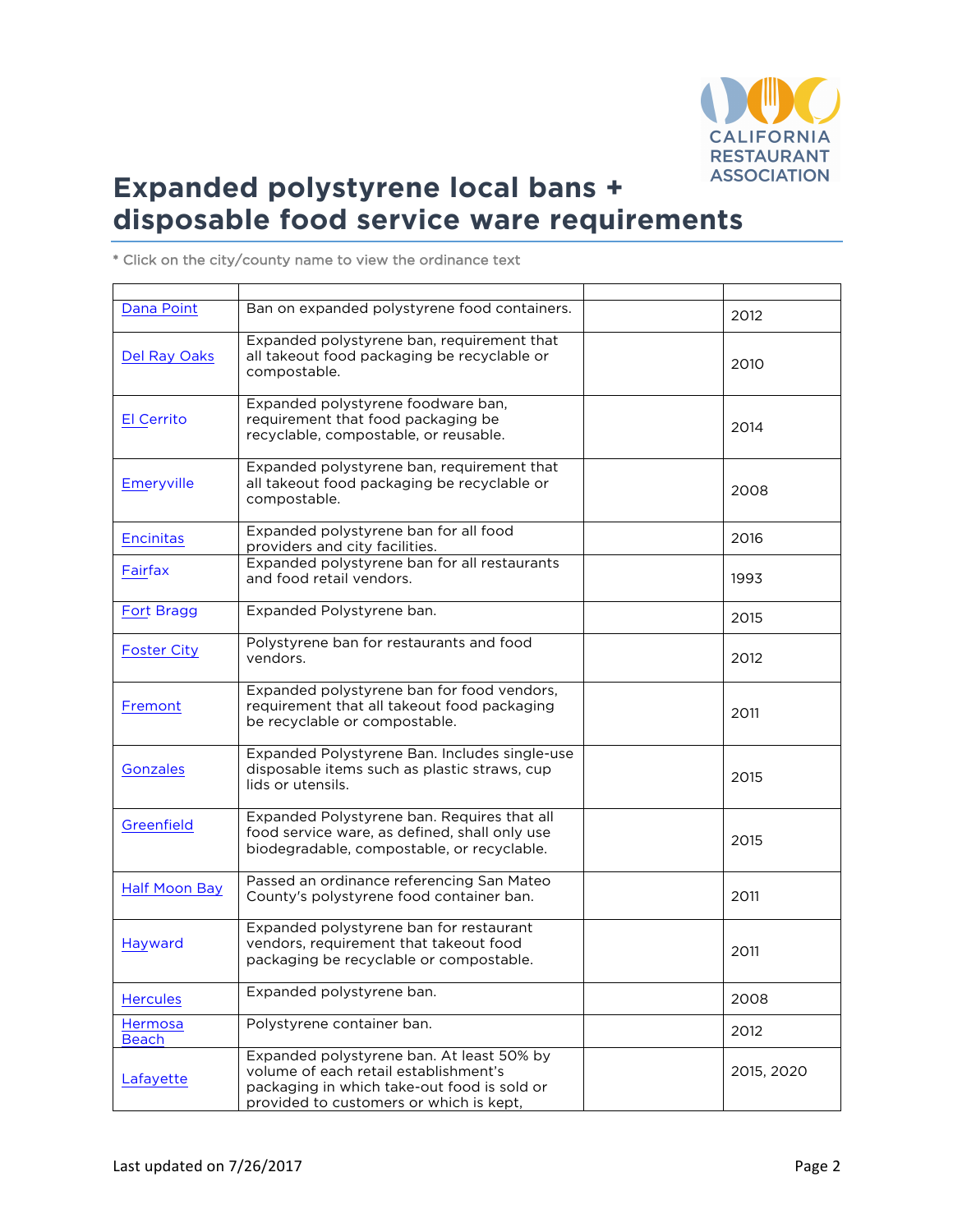

|                           | purchased or obtained is required to be<br>returnable or recyclable. By 2020, that<br>percentage increases to 75%.                                                                         |      |
|---------------------------|--------------------------------------------------------------------------------------------------------------------------------------------------------------------------------------------|------|
| Laguna Beach              | Polystyrene ban, requirement that all plastic<br>takeout food packaging and disposable food<br>service ware be recyclable.                                                                 | 2008 |
| Livermore                 | Food vendors are required to use recyclable or<br>compostable takeout food packaging.                                                                                                      | 2010 |
| Los Altos                 | Prohibits the distribution and sale of expanded<br>polystyrene foam food containers.                                                                                                       | 2014 |
| Los Altos Hills           | Ban on expanded polystyrene and non-<br>recyclable plastic food containers.                                                                                                                | 2012 |
| Los Gatos                 | Expanded Polystyrene ban.                                                                                                                                                                  | 2015 |
| Malibu                    | Expanded polystyrene ban.                                                                                                                                                                  | 2005 |
| Manhattan<br><b>Beach</b> | Adopted a polystyrene food packaging ban.<br>Disposable food service ware must exhibit<br>Recycle Code other than No. 6 or PS and<br>maintain documentation about the<br>composition.      | 2013 |
| <b>Marin County</b>       | Expanded polystyrene ban. Restaurants are<br>required to use "compostable" Disposable<br>Food Packaging, as defined. This includes<br>forks, knives, spoons, straws, lids, etc.            | 2010 |
| Marina                    | Expanded polystyrene food container ban.<br>Requires the use of recyclable or compostable<br>takeout food packaging unless alternatives are<br>unavailable.                                | 2011 |
| Mendocino<br>County       | Expanded polystyrene ban. Retail<br>establishments are encouraged on a voluntary<br>basis to use biodegradable disposable food<br>service ware (lids, straws, forks, knives,<br>stirrers). | 2015 |
| <b>Menlo Park</b>         | Adopted San Mateo County ordinance by<br>reference in August of 2012.                                                                                                                      | 2012 |
| Millbrae                  | Expanded polystyrene and solid polystyrene<br>ban, requirement that all plastic takeout food<br>packaging be recyclable or compostable.                                                    | 2008 |
| <b>Mill Valley</b>        | Polystyrene ban. Biodegradable food<br>packaging is required when using disposable                                                                                                         | 2009 |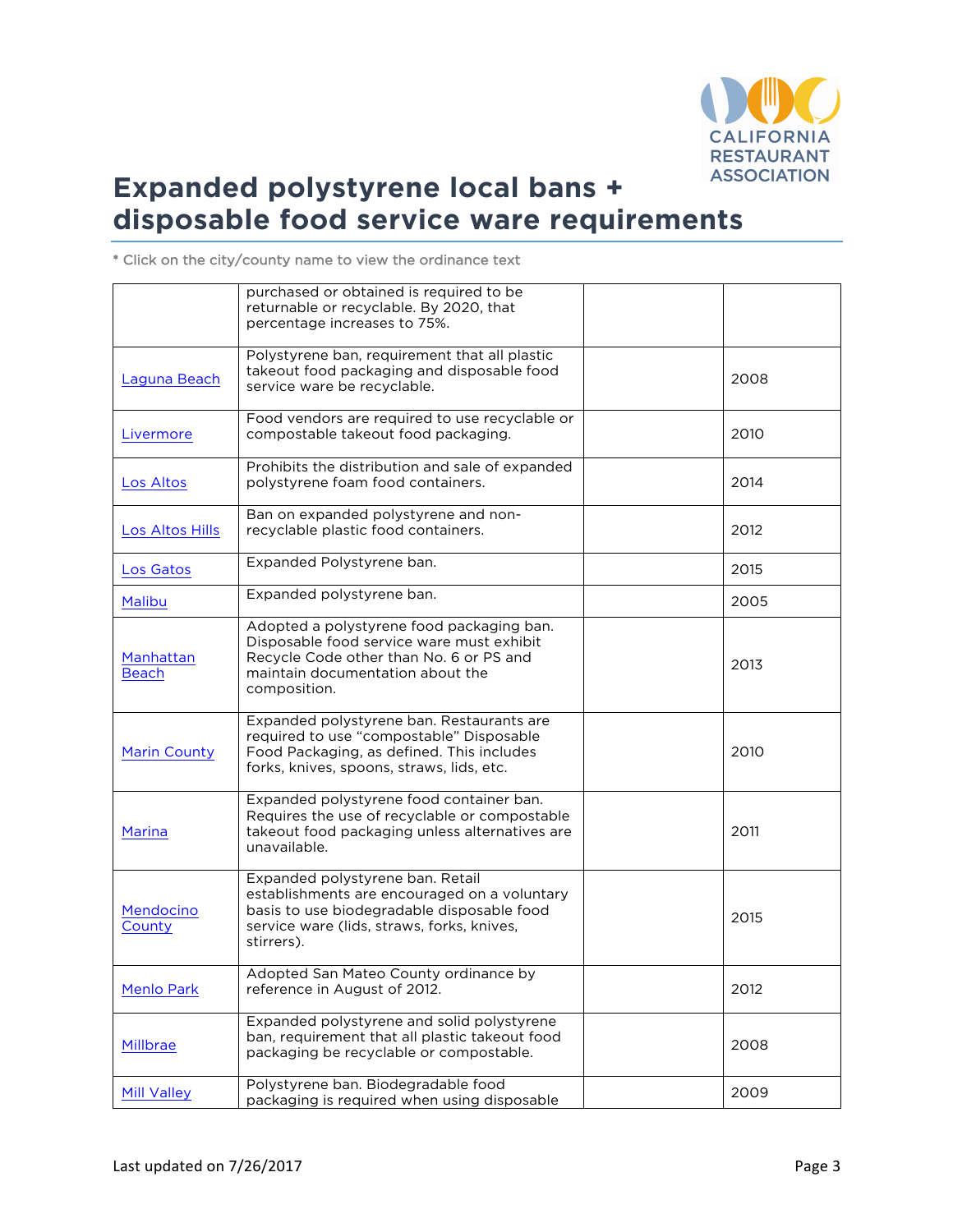

|                         | food packaging, which includes cold cups,<br>plates, hinge containers, bowls, trays, cartons,<br>cups, cutlery, straws, lids, and bags.                                          |      |
|-------------------------|----------------------------------------------------------------------------------------------------------------------------------------------------------------------------------|------|
| Monterey, City<br>of    | Expanded polystyrene ban, requirement that<br>all takeout food packaging be recyclable or<br>compostable. Recyclable plastics coded with<br>the recycling symbols #1 through #5. | 2009 |
| Monterey<br>County      | Expanded polystyrene ban.                                                                                                                                                        | 2010 |
| <b>Morgan Hill</b>      | An expanded polystyrene ban in restaurants<br>and other food facilities.                                                                                                         | 2014 |
| Morro Bay               | Expanded polystyrene ban for both<br>distribution and sale, with a requirement that<br>all disposable food containers be<br>biodegradable, compostable or recyclable.            | 2016 |
| <b>Mountain View</b>    | A ban on expanded polystyrene products,<br>either distributed in food facilities or sold in<br>retailers.                                                                        | 2014 |
| Newport<br><b>Beach</b> | Expanded polystyrene ban.                                                                                                                                                        | 2008 |
| <b>Novato</b>           | Expanded polystyrene ban.                                                                                                                                                        | 2013 |
| Oakland                 | Expanded polystyrene ban, requirement that<br>all takeout food packaging be compostable.                                                                                         | 2007 |
| Ojai                    | Expanded polystyrene ban for all stores and<br>vendors.                                                                                                                          | 2014 |
| <b>Pacific Grove</b>    | Expanded polystyrene ban, requirement that<br>all takeout food packaging be recyclable or<br>compostable.                                                                        | 2008 |
| Pacifica                | Expanded and solid polystyrene ban. All food<br>service ware must be recyclable, reusable or<br>compostable.                                                                     | 2010 |
| Palo Alto               | Expanded polystyrene ban.                                                                                                                                                        | 2010 |
| Pasadena                | Polystyrene ban for all food providers.                                                                                                                                          | 2017 |
| Pismo Beach             | Expanded polystyrene disposable food<br>container ban, as well as a ban on the sale of<br>any polystyrene products.                                                              | 2016 |
| Pittsburg               | Prohibit the use of CFC processed polystyrene<br>ban.                                                                                                                            | 1993 |
| Pleasanton              | Bans food vendors from using EPS containers.<br>Food service ware is required to be either                                                                                       | 2013 |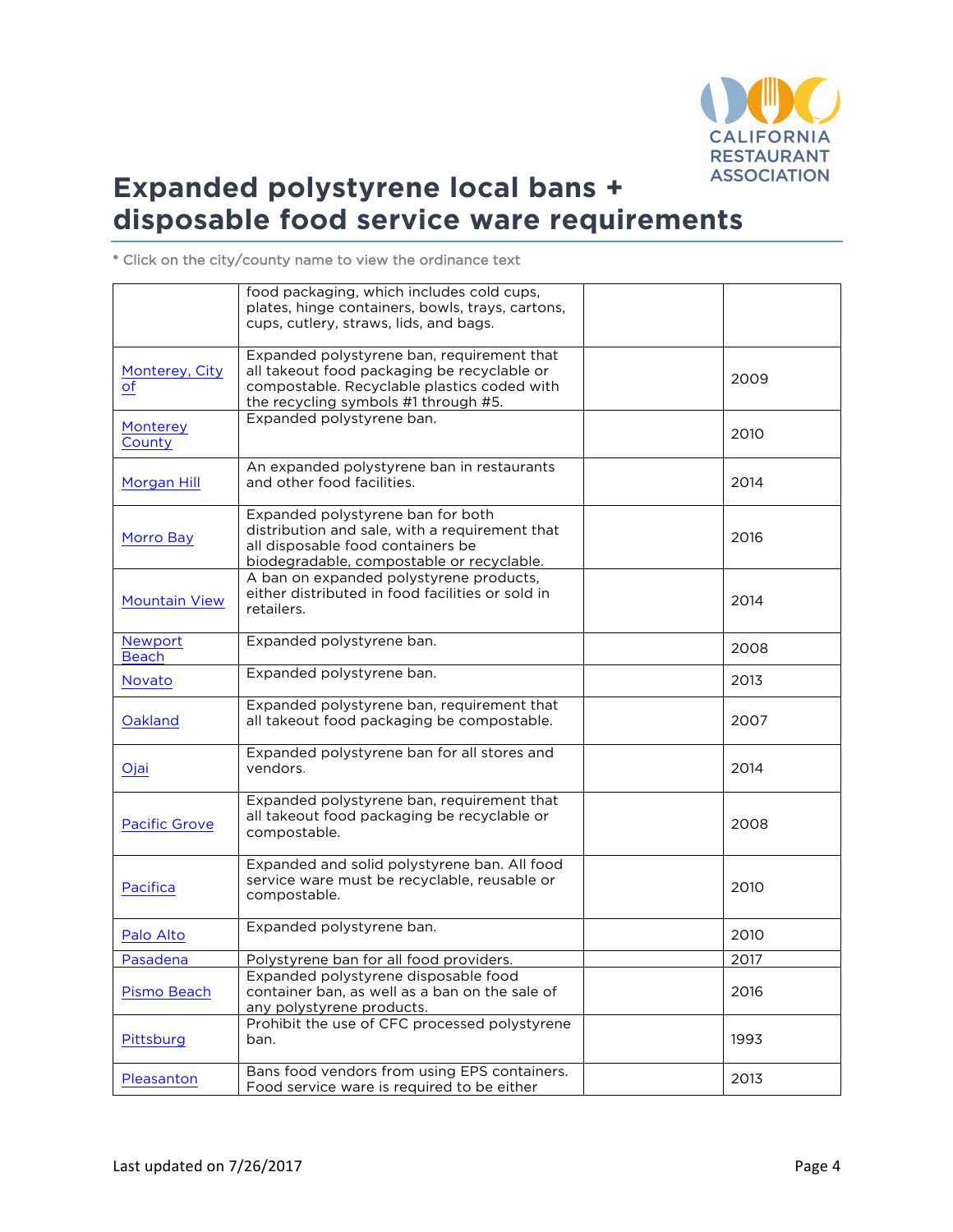

|                       | recyclable or compostable. Does not include                                            |            |
|-----------------------|----------------------------------------------------------------------------------------|------------|
|                       | straws, utensils or cup lids.                                                          |            |
|                       | Expanded polystyrene ban, referencing the                                              |            |
| <b>Portola Valley</b> | San Mateo County ordinance.                                                            | 2012       |
|                       |                                                                                        |            |
|                       | Expanded polystyrene ban, referencing the                                              |            |
| <b>Redwood City</b>   | San Mateo County ordinance.                                                            | 2013       |
|                       |                                                                                        |            |
|                       | Expanded polystyrene ban for takeout food                                              |            |
|                       | packaging in restaurants. Requires all                                                 |            |
| Richmond              | disposable food ware to use compostable or                                             | 2010, 2014 |
|                       | recyclable disposable food ware.                                                       |            |
|                       |                                                                                        |            |
|                       | Expanded polystyrene ban on takeout                                                    |            |
|                       | containers. All food providers utilizing                                               |            |
|                       | disposable food service ware are required to<br>use only biodegradable, compostable or |            |
| <b>Salinas</b>        | recyclable products, as defined. Includes all                                          | 2012       |
|                       | bags, sacks, wrapping, containers, bowls,                                              |            |
|                       | plates, trays, cartons, cups, straws and lids.                                         |            |
|                       |                                                                                        |            |
|                       | Polystyrene ban, requirement that all plastic                                          |            |
| San Bruno             | takeout food packaging be recyclable or                                                | 2010       |
|                       | compostable.                                                                           |            |
|                       |                                                                                        |            |
|                       | Adopted the San Mateo County ordinance by                                              |            |
| <b>San Carlos</b>     | reference.                                                                             | 2012       |
|                       | Prohibits the use of expanded polystyrene.                                             |            |
| San Clemente          |                                                                                        | 2011       |
|                       | Expanded polystyrene ban, requirement that                                             |            |
|                       | all takeout food packaging and disposable                                              |            |
| <b>San Francisco</b>  | food service ware (straws, lids, spoons, knives,                                       | 2007       |
|                       | forks, plates, trays, bowls, containers, and                                           |            |
|                       | napkins) be recyclable or compostable.                                                 |            |
|                       |                                                                                        |            |
|                       | Expanded polystyrene ban in all food<br>establishments.                                | 2014, 2015 |
| San Jose              |                                                                                        |            |
|                       | Expanded polystyrene food container ban.                                               |            |
| San Leandro           |                                                                                        | 2012       |
|                       | Expanded polystyrene ban. All disposable food                                          |            |
| San Luis              | containers shall be biodegradable.                                                     | 2015       |
| Obispo, City of       | compostable or recyclable, as defined.                                                 |            |
|                       |                                                                                        |            |
|                       | Polystyrene food packaging ban based on the                                            |            |
| San Mateo,            | San Mateo County model was adopted in May                                              | 2013       |
| City of               | 2013.                                                                                  |            |
| San Mateo             | An expanded polystyrene ban for the rest of                                            |            |
| County                | unincorporated San Mateo County effective                                              | 2008, 2011 |
|                       |                                                                                        |            |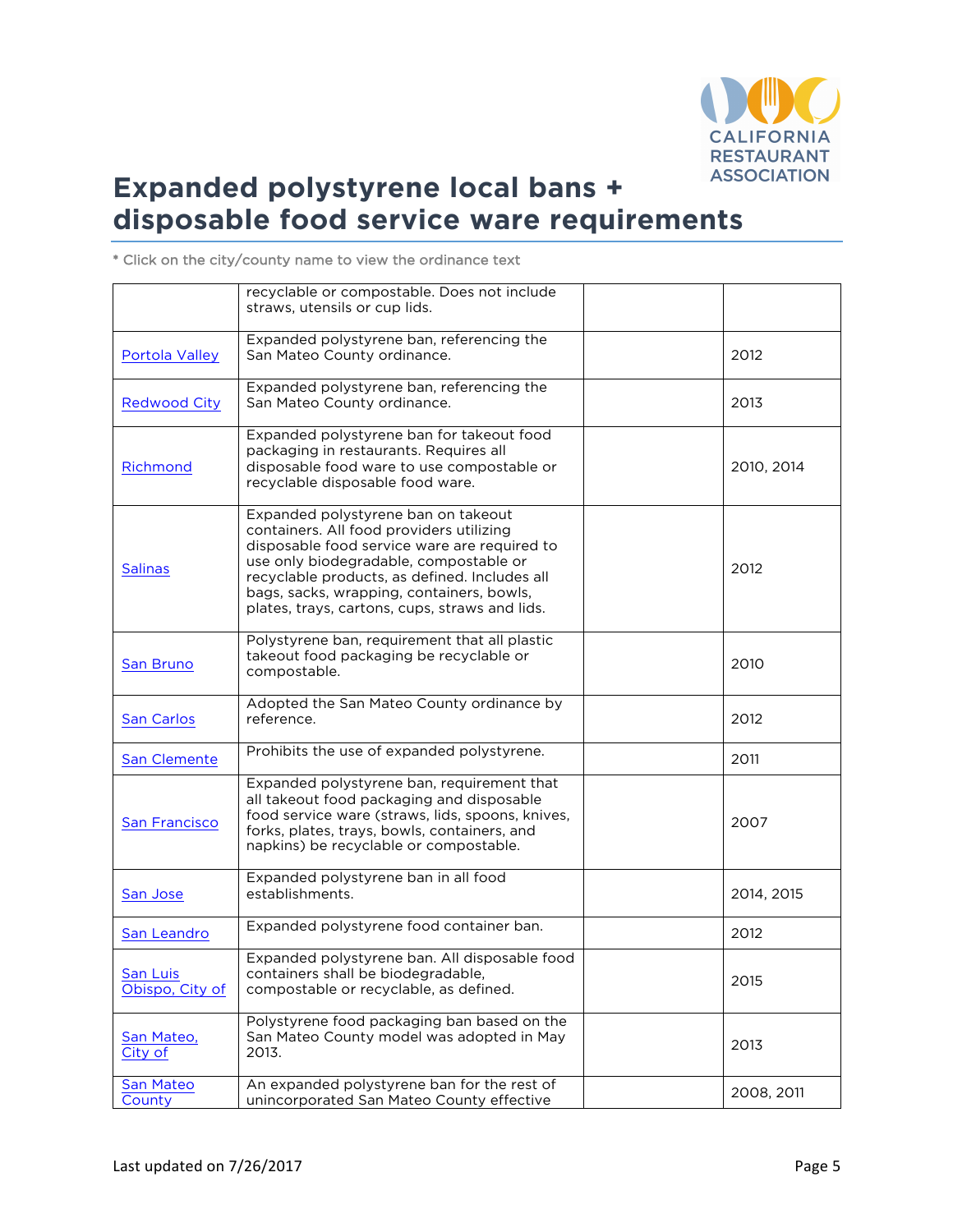

July 1, 2011. (Does not include straws, cup lids, or utensils.) San Rafael Polystyrene container ban. 2013 Santa Clara **County** Expanded polystyrene takeout container ban. All food service ware shall be recyclable, as defined. <sup>2013</sup> Santa Cruz, City of In 2012, the sale of all foam polystyrene products is prohibited. In 2008, the city banned the distribution of expanded polystyrene food containers, with a requirement that the food packaging be recyclable or compostable. 2008, 2012 Santa Cruz **County** Expanded polystyrene ban, requirement that all takeout food packaging be recyclable or compostable. Requires that all disposable food service ware be biodegradable or recyclable including all containers, bowls, plates, trays, cartons, cups, lids, straws, stirrers, forks, spoons, knives, napkins and other items designed for one-time use for prepared foods. 2008, 2012 Santa Monica Polystyrene ban with requirement that all plastic takeout food packaging and food plastic takeout food packaging and food.<br>Service ware be recyclable. **Sausalito** Food vendors, city facilities, and events are prohibited from using expanded polystyrene foam food containers.<br>2008 - Foam food containers. Scotts Valley Expanded polystyrene ban, requirement that all takeout food packaging and food service ware be recyclable or compostable includes all containers, clamshells, bowls, plates, trays, cartons, cups, lids, straws, stirrers, forks, spoons, knives, napkins and other items designed for one-time use for prepared foods. 2009 **Seaside** Expanded polystyrene ban with requirement that all plastic takeout food packaging and disposable food service ware be recyclable or 2010

\* Click on the city/county name to view the ordinance text

compostable. Solana Beach Ban on polystyrene and non-recyclable plastic disposable food service containers. April 2016 South San **Francisco** Polystyrene ban. Requires that food service ware be biodegradable, compostable, reusable or recyclable including, but is not limited to, 2008